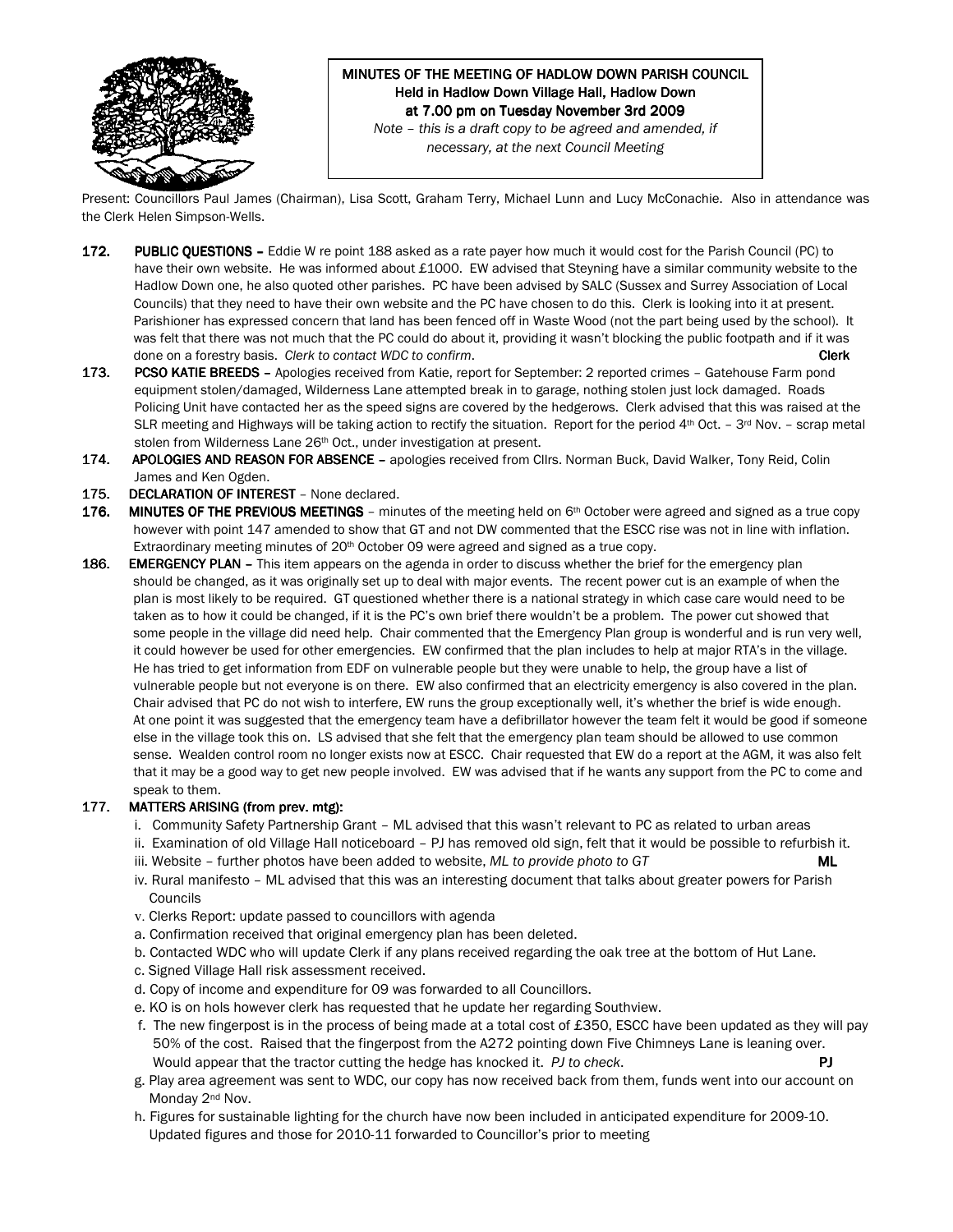## 178. PLANNING APPLICATIONS:

WD/2009/1456/FA - FIVE BADGERS, STONEHURST LANE, TN20 6LL - Vary conditions 1 and 2 of

WD/2006/1215/FR granted on appeal on 11<sup>th</sup> July 2007 to renew consent for the stationing of two caravans on the land in use for the keeping of horses. Amended plan – application site (edged red) amended to be consistent with previous planning permission WD/2006/1215. – The PC acknowledges the history and circumstances relating to this application and would support a further extension of 2 years to enable the applicant to seek alternative arrangements. This condition would only be linked to the named applicant – Mr Moore.

WD/2009/2253/F - FIR TREE COTTAGE, SOUTHVIEW, WILDERNESS LANE - Proposed loft conversion to dwelling -The Parish Council oppose this application and consider that policy number's GD2 (excessive development outside the development boundary) and EN27 (layout and design of development not appropriate for a building in the AONB) are being breached.

Already the original application has been changed in that a window has been positioned in the south elevation, contrary to the design and access statement of the original planning application and this gives greater view overlooking Cobwebs, which is in a low lying position.

### GRANTED PLANNING PERMISSION: GRANTED PLANNING PERMISSION:

None received

## REFUSED PLANNING PERMISSION:

None received

 Clerk to write to Head of Planning Department requesting when and if planning permission was given for the window in the south elevation at Fir Tree Cottage especially as it overlooks Cobwebs. Community controllering the clerk

 Clerk to write to planning department to thank them for listening to the Parish Council's comments regarding the Tinkers Park application and for adding well thought out conditions. Clerk and the conditions of the conditions of the conditions of the conditions of the conditions of the conditions of the conditions of the conditions of the conditio

- 179. REPORTS FROM CLLR. TONY REID, ESCC & CLLR. KEN OGDEN WDC nothing received in their absence.
- 180. BANK RECONCILIATION: Bank reconciliation for 26<sup>th</sup> October 09 agreed and signed as correct.

### 181. OTHER FINANCE MATTERS -

- i. Payment of £40 for membership of AiRS that was paid at meeting on  $20<sup>th</sup>$  October ratified
- ii. Wealden community grant schemes LS to apply for a grant for the insulation and electricity meters at the Village Hall. **LS**
- 182. ACCOUNTS FOR PAYMENT: The following were agreed for payment:
	- i. Helen Simpson-Wells. Salary £630.35 includes £35.60 for mileage, £31..49 training hours and £52.56 backdated pay. £460 already paid by standing order, therefore cheque raised for £170.35.
	- ii. AiRS autumn village hall workshops £6.00.
	- iii. Hire of Village Hall July-Sep. 09 £100
	- iv. Chandlers £466.54, timber for playing field will be ratified at meeting on  $1<sup>st</sup>$  December.
- 183. PLAY AREA payment made for timber to Chandlers, awaiting copy of the invoice for Parkers Steel and then cheque will be raised payable to P. Gillies as he has already settled the invoice himself.
- 184. RESULT OF ARTICLE IN PARISH MAGAZINE REGARDING NAMING OF MAIN ROAD none of the Councillors were, prior to the meeting, aware of the result of the poll. Clerk advised that the following votes were received: 15 to stay as Main Road
	- 2 for St Mark's Way
	- 1 for Cannons Way
	- 1 for The Ridgeway
	- 1 for The Ridge
	- 1 for Wilderness Grove

Clerk will forward results of vote to WDC. Clearly a state of the state of the clerk of the clerk clerk clerk

- 185. ADOPTION OF LOCAL RED TELEPHONE KIOSK Clerk updated the meeting with the results of the poll from the village website as to what should happen with the telephone kiosk:
	- 6 voted for 'adopt it and retain it unused as part of village history'
	- 3 voted for 'adopt it and use it as a village club and society information centre'
	- 2 voted for 'adopt it and use it as a village terrarium'
	- 1 voted for 'adopt it and use it as a mini village art gallery'
	- 1 voted for 'adopt it and use it to replace the Parish Council notice board'

1 voted for 'adopt it and then sell it by auction to the highest village bidder (removal costs paid by buyer)'

 The Clerk had received no response from the article in the Parish Magazine. Discussion held regarding the potential costs for keeping the kiosk and the options suggested above. The PC decided not to adopt the kiosk due to the ongoing potential expenditure involved.

187. PRECEPT - Clerk has provided Councillors with updated figures following on from the October meeting. A discussion was held on the options for the precept. ML felt that the Community Plan should be produced online thereby reducing the precept by £1000. ML suggested having a five year plan in order that villagers can see how much will be spent each year for the next five years. GT advised that villagers also need to be aware in advance of what the PC are planning on spending on the new Village Hall. Clerk to produce spreadsheet to be used at the December meeting showing how alterations in the precept would affect villager's council tax.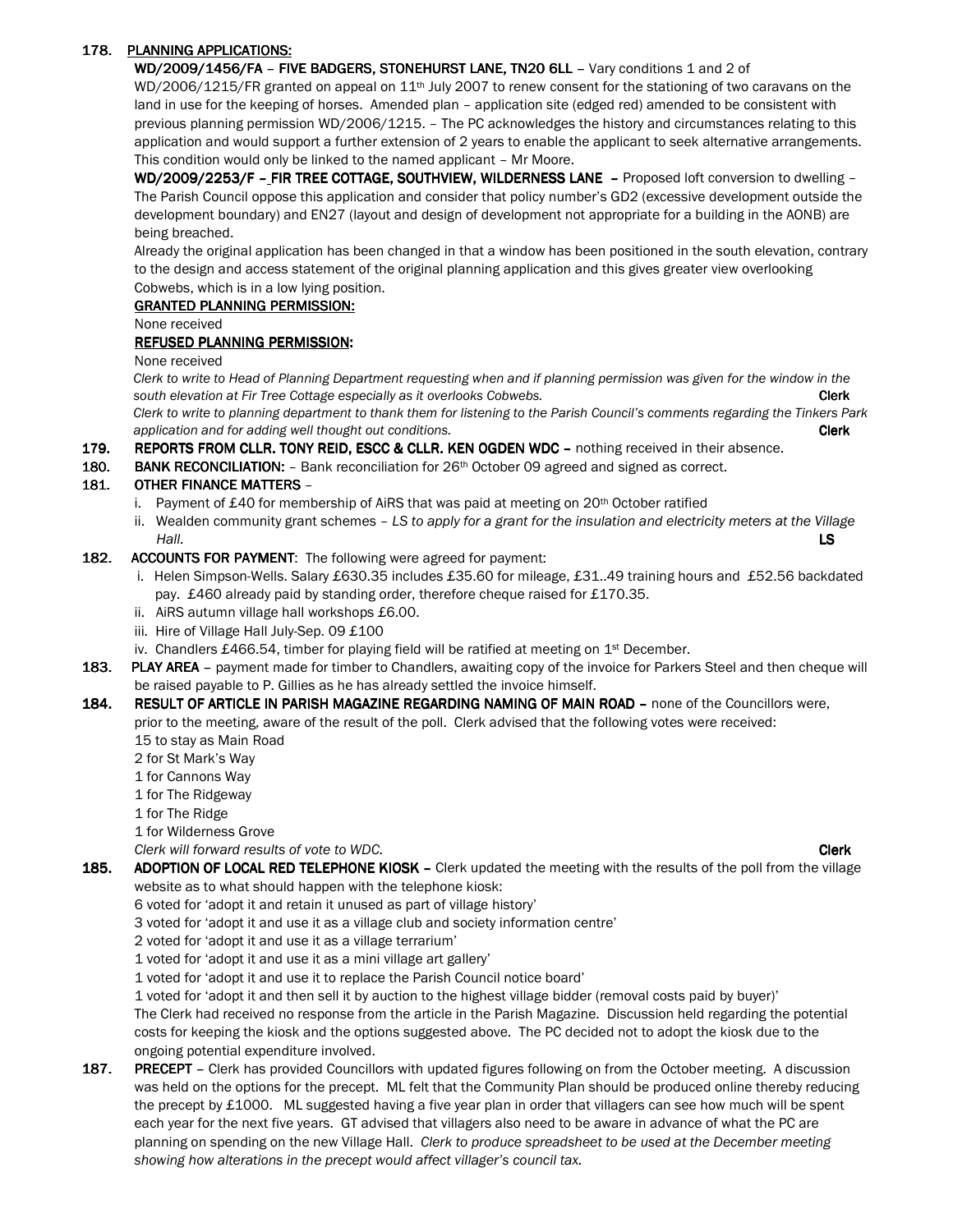It was agreed that the PC need to reduce the percentage increase on the proposed precept and will need to look at where cuts can be made. Councillors to take figures away and review prior to December meeting. All

### $188.$  DOMAIN AND E MAIL ADDRESSES –  $c/f$

- 189. PLAYING FIELD ENTRANCES concern was raised at the last meeting about the number of entrances leading onto the playing field. The hole has now been filled in near the flats. Chair spoke to WDC who haven't given permission for the hedge to be pulled out, WDC will be writing to the PC on this matter. The majority of access' onto the playing field are locked. The Parish Council need to be able to maintain the right to close access onto the playing field if this is requested by i.e. the police etc. At the Winterfest there was a health and safety issue in that private entrances weren't roped off.
- 190. LDF & CORE STRATEGY meeting in Hailsham in November regarding Wealden's LDF forwarded to DW to see if he is able to attend.
- 192. PLANNING APPLICATIONS BY EMAIL WDC have advised that with effect from autumn 2010 planning applications should be received by email and a return will need to be made via the website. In early 2010 the 1st phase of notifying plans by email will start. It was felt that it would be good for the Parish Council to be part of the trial. Clerk to write to WDC advising we would like to be part of the trial however we would need to know what equipment they would provide  $\mu$ s with. **Clerk**
- 191. RISK ASSESSMENT Lisa and Lucy will undertake the quarterly assessments. **EXALM** LS/LM

# 192a. REPORTS FROM COUNCILLORS (COUNCIL MATTERS AND OUTSIDE BODIES):

- i. Community Strategies, Sustainable Development and Environment Matters Cllr. Michael Lunn nothing to report.
- ii. Youth Cllr. Lisa Scott Nothing to report
- iii. Easylink Cllr. Lucy McConachie LM advised that she attend the Wealdlink meeting they are waiting a s.106 payment from Morrisons and will then be introducing a £1 flat charge for a bus to Crowborough, there will be no charge to the PC for a year and then if it is being used in the village there will be a charge of 23p per household per year. The bus will pick people up from their door and is available for those who have difficulty getting on public transport (includes those with buggies). The bus could then be used as a community bus in the evenings and at weekends. LM also advised of a Mid-Weald Voluntary Cars Forum meeting
- iv. Neighbourhood Watch, Emergency Planning, New Village Hall Working Party and Playing Field Committee Cllr. Graham Terry – GT advised that the Winterfest was a success. The Community Hall inaugural committee meeting is being held on 9th December at 7pm .
- v. Burial Ground Cllr. Paul James nothing to report.
- vi. Tree Warden Jo Dummer (former Councillor) awaiting for CRB check to come through and will then be planting trees with the children in Waste Wood on the piece of land that St Mark's School has been given. Concern has been expressed about the Oak near to the bottom of Hut Lane. This tree does have a TPO and must not be tampered with in.

## 193. CLERK'S MATTERS:

- i. Hours checked agreed and signed.
- ii. Kerbing Clerk to write to Highways advising that the kerbing heading east from Wheelers Lane to Greenacres needs replacing. **Clerk**
- iii. Temporary road closure in Wilderness Lane  $16<sup>th</sup>$   $24<sup>th</sup>$  November.
- iv Standing Orders SALC have advised that the Standing Orders shouldn't be put on the village website. Under the PC's Publication Scheme for the Freedom of Information Act, members of the public can apply to the Clerk with a Freedom of Information request for a hard copy at a charge of 10p per sheet, under the scheme they would also need to give their name and address.
- v. Winterfest risk assessment the risk assessment was received prior to the Winterfest. Chair congratulated ML on a very thorough risk assessment. ML advised that the safety at this year's event was a lot better than previous years.
- vi. High Weald Cultural Landscape Officer offer of presentation on 'The Making of the High Weald Landscape' not applicable to PC as presentation given at this year's parish assembly.
- vii. Parish Assembly booked for  $20<sup>th</sup>$  April in the main hall. Clerk to organise speaker.
- viii. New vetting and barring system for those working with vulnerable groups LS advised that this was a new type of CRB check.
- ix. Parish tree planting nowhere suitable on PC land

## 194. TRAINING & CONFERENCES:

 i. Update from HSW on the SLR meeting – GT said that the meeting was very productive and that Highways were receptive to what the PC had to say. After the last meeting they came and looked at what Councillors had raised. Article regarding trees will appear in the Parish Magazine. The consultation on extending the double yellow lines in School Lane won't be for some time. PC requested deer signs however Highways are receiving a large no. of requests for these, a new policy has been written and is awaiting approval. DW and GT are due to inspect the island at the junction of Tinkers Lane and the A272 and report back to Highways. It was raised about the white lines around the village, Highways will inspect them and see what action is required. The debris on the footpaths between Wheelers Lane and School Lane will be cleared in order to ensure that the paths are wide enough.

 Highways have confirmed that ditches are the landowners responsibility, where they are owned by ESCC they aren't being cleared as there is not enough money to do them.